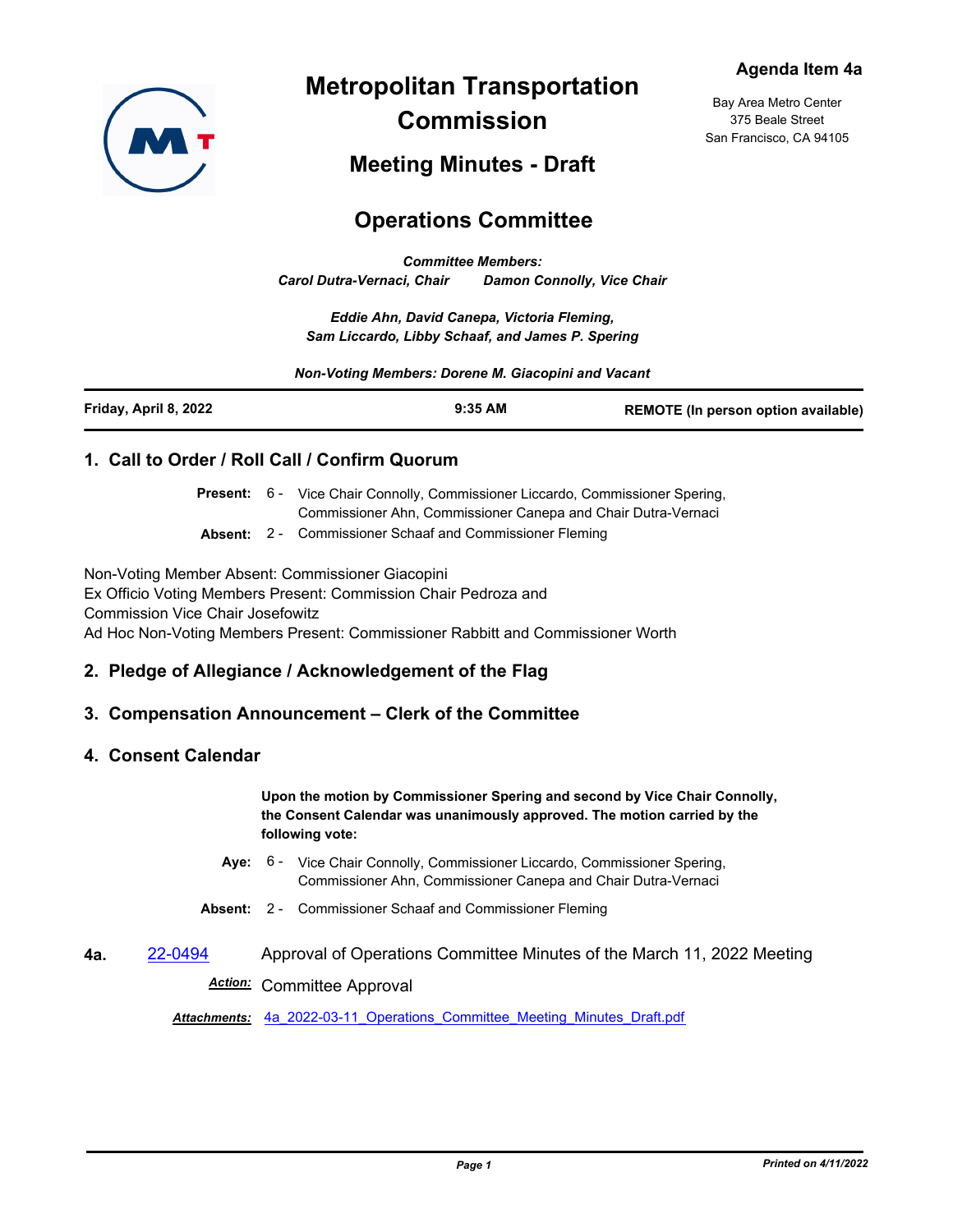**4b.** [22-0495](http://mtc.legistar.com/gateway.aspx?m=l&id=/matter.aspx?key=23754) Contract Amendment - On-Call Design Services, Technical Assistance for West Grand High-Occupancy Vehicle (HOV) / Bus Lane Extension: URS Corporation Americas (\$390,000) *Action:* Committee Approval

*Presenter:* Cathy Chea

Attachments: 4b Contract Amendment On-Call Design Services Technical [Assistance for West Grand HOV Bus Lane Extension - URS.pdf](http://mtc.legistar.com/gateway.aspx?M=F&ID=795e14e2-be2a-4e89-a2f8-9b76876384d0.pdf)

**4c.** [22-0496](http://mtc.legistar.com/gateway.aspx?m=l&id=/matter.aspx?key=23755) Clipper® Contract Change Order Amendment - Clipper® Program SSAE 18 Audit: Cubic Transportation Systems, Inc. (\$200,000)

*Action:* Committee Approval

*Presenter:* David Weir

*Attachments:* [4c\\_SSAE 18 Audit for FY 2021-22.pdf](http://mtc.legistar.com/gateway.aspx?M=F&ID=e30a94f1-7616-4ea5-b138-0ee9acaad659.pdf)

- **4d.** [22-0497](http://mtc.legistar.com/gateway.aspx?m=l&id=/matter.aspx?key=23756) Contract Amendment Transit Connectivity Gap Analysis with Regional General Transit Feed Specification (GTFS): Interline Technologies LLC (\$371,859)
	- *Action:* Committee Approval

*Presenter:* Nisar Ahmed

4d Contract Amendment Transit Connectivity Gap Analysis with Regional GTFS\_Interline.pdf *Attachments:*

**4e.** [22-0505](http://mtc.legistar.com/gateway.aspx?m=l&id=/matter.aspx?key=23764) Contract - INRIX Roadway Analytics Suite - INRIX, Inc. (\$500,000)

*Action:* Committee Approval

*Presenter:* Lulu Mao

*Attachments:* [4e\\_Contract -INRIX Roadway Analytics Suite -INRIX, Inc.pdf](http://mtc.legistar.com/gateway.aspx?M=F&ID=202c0f2e-f203-4646-af8a-b988518ff0ab.pdf)

- **4f.** [22-0507](http://mtc.legistar.com/gateway.aspx?m=l&id=/matter.aspx?key=23766) Contract Interstate -880 (I-880) Integrated Corridor Management (ICM) North Segment Project-Sign Maintenance Services: Bear Electrical Solutions, Inc. (\$400,000)
	- *Action:* Committee Approval
	- *Presenter:* Mario Ung
	- Attachments: 4f Contract I-880 Integrated Corridor Management (ICM) North Segment Project – Sign Maintenance Services.pdf